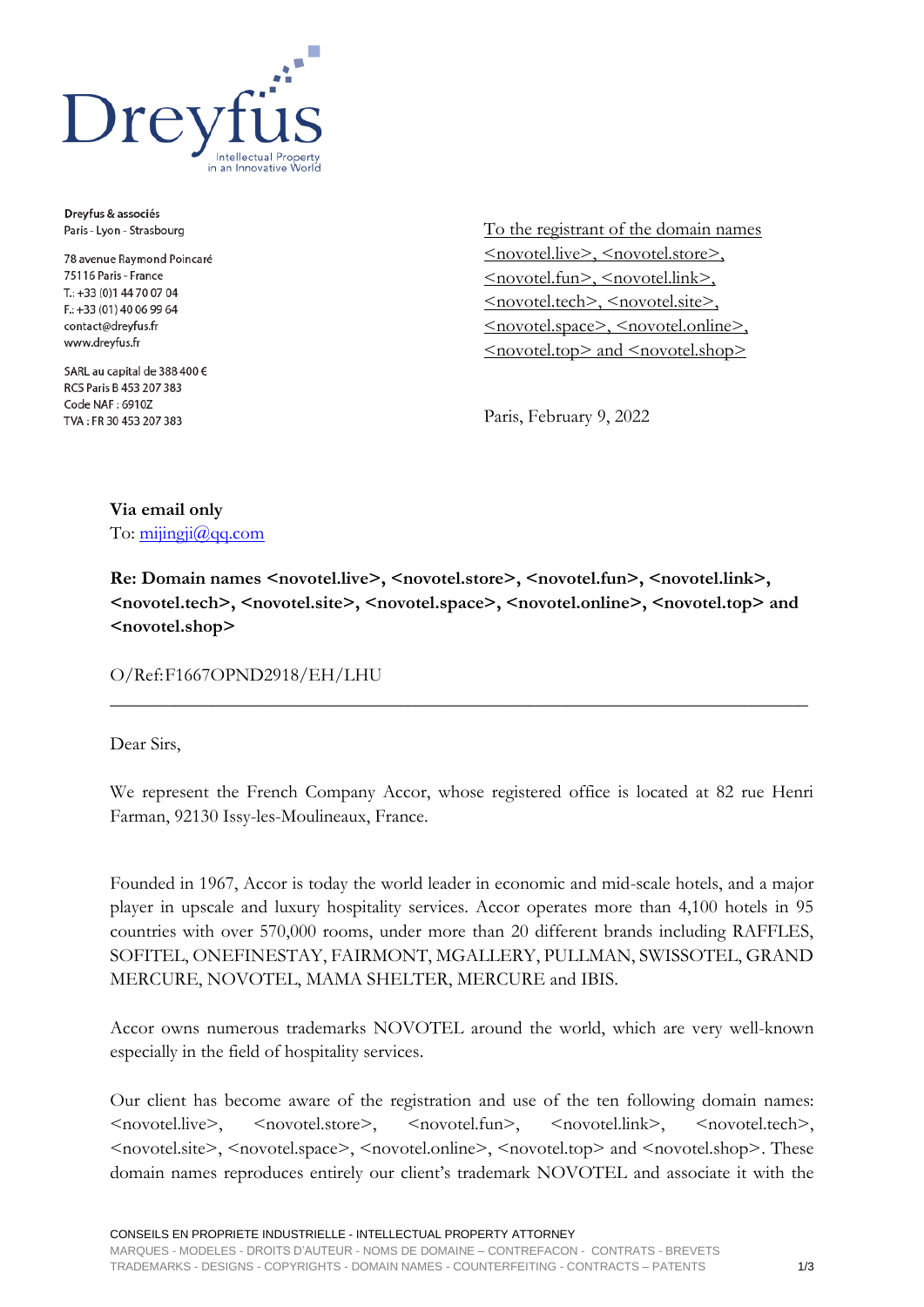

generic extensions <.live>, <.store>, <.fun>, <.link>, <.tech>, <.site>, <.space>, <.online>, <.top> and <.shop>, which do not prevent any likelihood of confusion. On the contrary, the composition of these domain names increase the likelihood of confusion with the well-known trademark "NOVOTEL" since Internet users may be led to believe that these domain names are endorsed by our client or will direct them to our client's official websites.

All of these domain names resolve to Chinese websites which reproduce the name of our client and the term "HOTEL", that takes part of our client's field of activity, as below:

| 网上建房,从域名开始                                                                                                 | ● 域名的作用是"标识+链接" 手机板   登陆   注册   留言   设首页   加收重   请输入关键词                                                                      | $\alpha$ |
|------------------------------------------------------------------------------------------------------------|------------------------------------------------------------------------------------------------------------------------------|----------|
| NovoteL                                                                                                    |                                                                                                                              |          |
| 网站首页 战胜ACCOR SA 本站项目 关于本站 行业资讯                                                                             |                                                                                                                              |          |
| 网上建房,从域名开始,域名的作用是"标识+链接",<br>标识就是让你在万房丛中知道我的房。<br>链接则可以让你直接触达我。<br>本站推荐域名与任何第三方网站及商标等知识产权无关,名字仅仅是域名本身的特性含义 |                                                                                                                              |          |
| 所以                                                                                                         | <b>NOVOTEL.ONLINE</b><br>Accor SA<br>novo- 含义 new, tel是 telephone, television 等的简写<br>.tel 也是域名后缀, 代表所有的通讯方式<br>novotel 是新通讯 |          |

Our client has never granted you any authorization to use its trademark NOVOTEL and to register the domain names <novotel.live>, <novotel.store>, <novotel.fun>, <novotel.link>, <novotel.tech>, <novotel.site>, <novotel.space>, <novotel.online>, <novotel.top> and <novotel.shop>.

Moreover, the Arbitration and Mediation Center of the World Intellectual Property Organization already ordered the transfer to our client of the domain names <novotel.fun>, <novotel.link>, <novotel.top>, <novotel.store>, <novotel.vip> and <novotel.work> that you owned in a previous dispute, on May 2, 2018 (**Annex 1**).

Therefore, the registration of said domain names appears to constitute violation of the well-known trademark NOVOTEL and free riding.

**Consequently, and without prejudice to any damages that could be claimed, we request that you:**

- **Immediately cease the use of these domain names;**
- **Transfer these domain names to our client free of charge;**